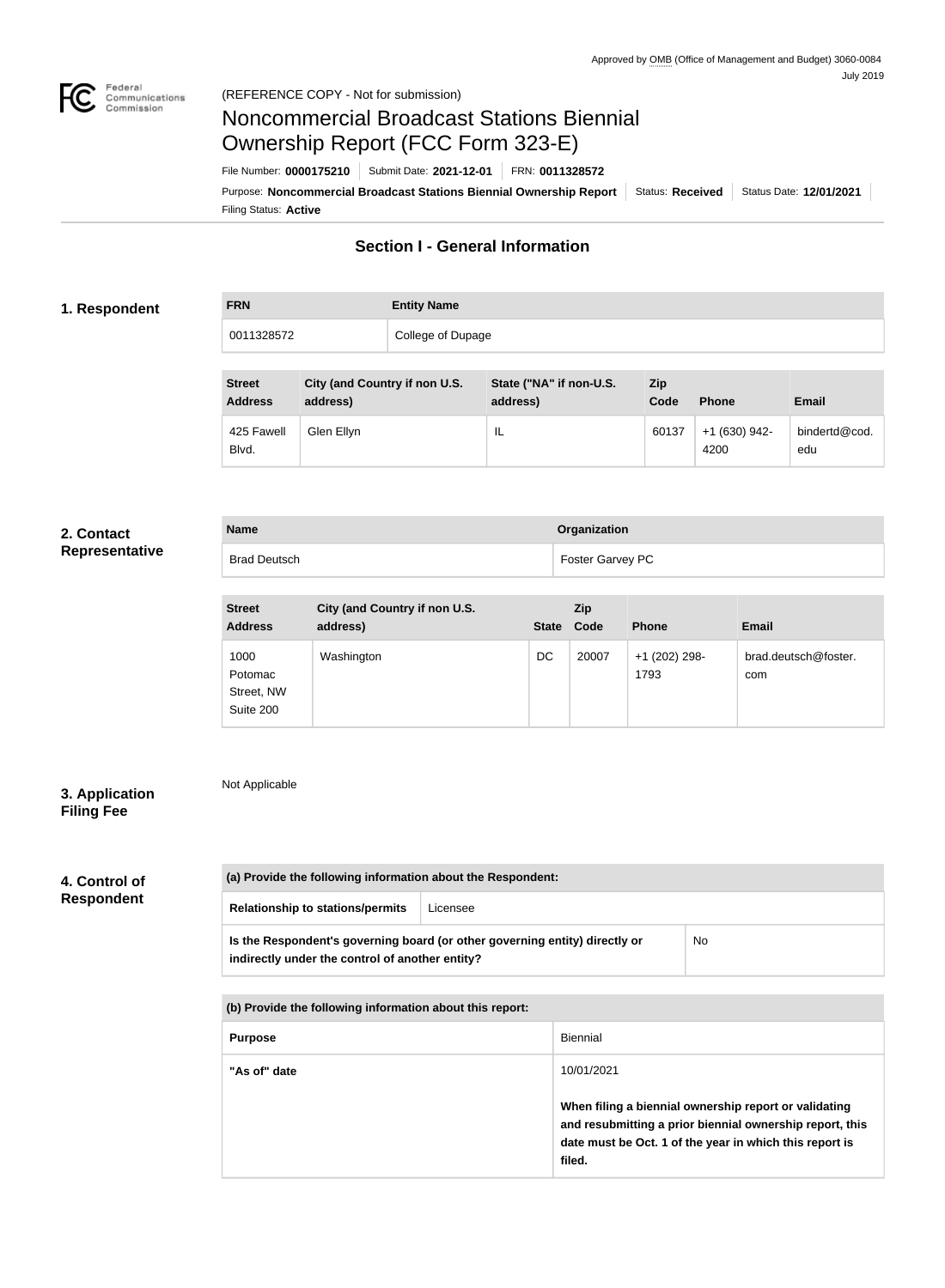### **5. Licensee(s) and Station(s)**

**Respondent is filing this report to cover the following Licensee(s) and station(s):**

| Licensee/Permittee Name |                  |                   |            | <b>FRN</b>   |                |  |
|-------------------------|------------------|-------------------|------------|--------------|----------------|--|
| College of Dupage       |                  |                   | 0011328572 |              |                |  |
|                         |                  |                   |            |              |                |  |
| Fac. ID No.             | <b>Call Sign</b> | <b>City</b>       |            | <b>State</b> | <b>Service</b> |  |
| 12281                   | <b>WDCB</b>      | <b>GLEN ELLYN</b> |            | IL           | FM             |  |

## **Section II – Biennial Ownership Information**

Licensee Respondents that hold authorizations for one or more full power television, AM, and/or FM stations should list all contracts and other instruments set forth in 47 C.F.R. Section 73.3613(a) through (c) for the facility or facilities listed on this report. If the agreement is a network affiliation agreement, check the appropriate box. Otherwise, select "Other." Non-Licensee Respondents should select "Not Applicable" in response to this question. **Section 73.3613 Documents**

Not Applicable.

### **2. Ownership Interests**

**1. 47 C.F.R.** 

**(a)** Ownership Interests. This Question requires Respondents to enter detailed information about ownership interests by generating a series of subforms. Answer each question on each subform. The first subform listing should be for the Respondent itself. If the Respondent is not a natural person, also list each of the officers, members of the governing board (or other governing entity), stockholders, and any other persons or entities with a direct attributable interest in the Respondent pursuant to the standards set forth in 47 C.F.R. Section 73.3555. (A "direct" interest is one that is not held through any intervening companies or entities.) List each interest holder with a direct attributable interest in the Respondent separately.

Leave the percentage of total assets (Equity Debt Plus) field blank for an interest holder unless that interest holder has an attributable interest in the Respondent solely on the basis of the Commission's Equity Debt Plus attribution standard, 47 C.F.R. Section 73.3555, Note 2(i).

In the case of vertical or indirect ownership structures, list only those interests in the Respondent that also represent an attributable interest in the Licensee(s) for which the report is being submitted.

Entities that are part of an organizational structure that includes holding companies or other forms of indirect ownership must file separate ownership reports. In such a structure do not report, or file a separate report for, any interest holder that does not have an attributable interest in the Licensee(s) for which the report is being submitted.

Please see the Instructions for further detail concerning interests that must be reported in response to this question.

The Respondent must provide an FCC Registration Number for each interest holder reported in response to this question. Please see the Instructions for detailed information and guidance concerning this requirement.

| <b>Ownership Information</b>                          |                                     |                      |  |
|-------------------------------------------------------|-------------------------------------|----------------------|--|
| <b>FRN</b>                                            | 0011328572                          |                      |  |
| <b>Entity Name</b>                                    | College of Dupage                   |                      |  |
| <b>Address</b>                                        | PO Box                              |                      |  |
|                                                       | <b>Street 1</b>                     | 425 Fawell Blvd.     |  |
|                                                       | <b>Street 2</b>                     |                      |  |
|                                                       | <b>City</b>                         | Glen Ellyn           |  |
|                                                       | State ("NA" if non-U.S.<br>address) | L                    |  |
|                                                       | <b>Zip/Postal Code</b>              | 60137                |  |
|                                                       | Country (if non-U.S.<br>address)    | <b>United States</b> |  |
| <b>Listing Type</b>                                   | Respondent                          |                      |  |
| <b>Positional Interests</b><br>(check all that apply) | Respondent                          |                      |  |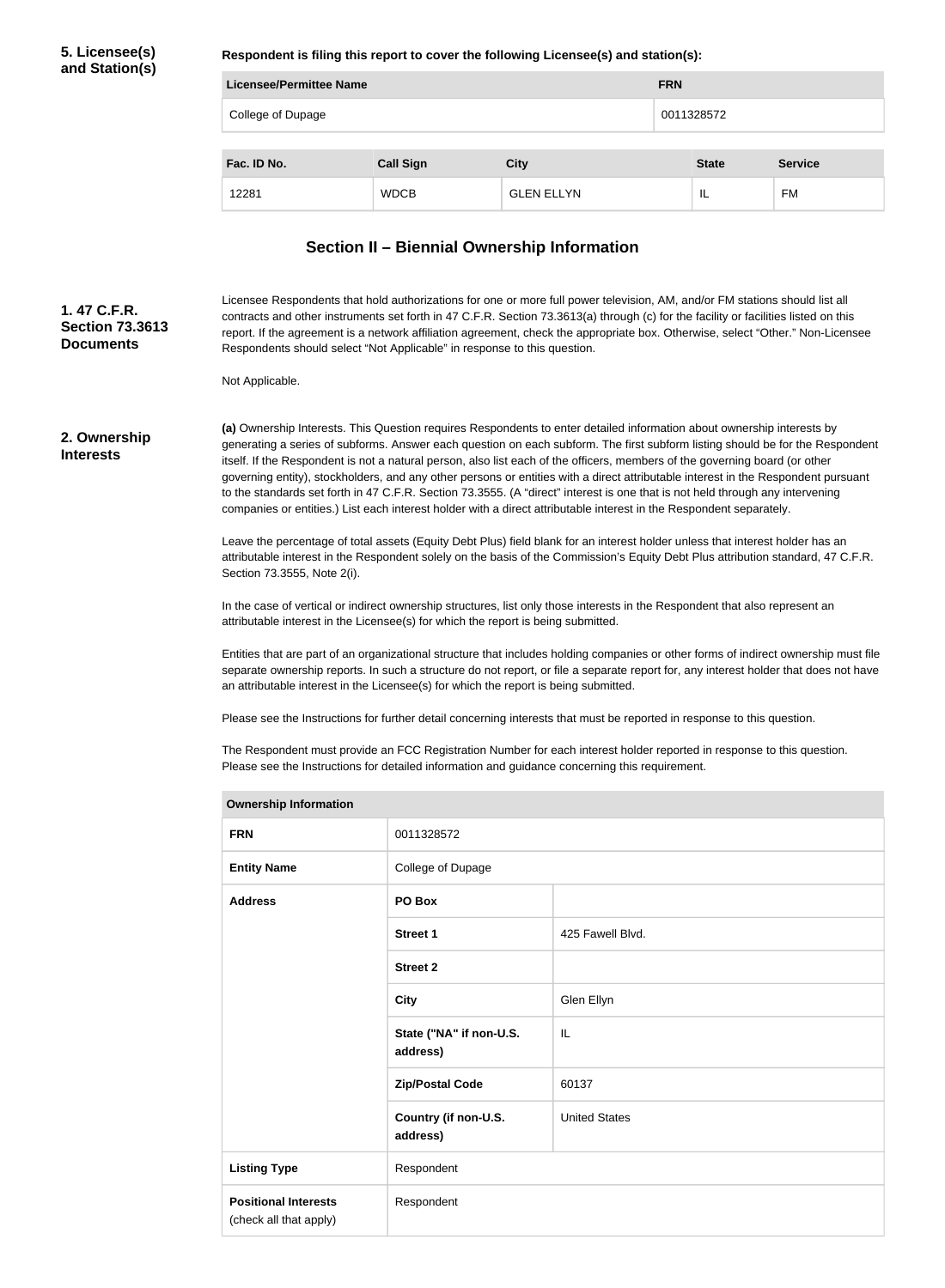| <b>Tribal Nation or Tribal</b><br><b>Entity</b>                                                                                   | Interest holder is not a Tribal nation or Tribal entity |         |  |  |
|-----------------------------------------------------------------------------------------------------------------------------------|---------------------------------------------------------|---------|--|--|
| <b>Interest Percentages</b>                                                                                                       | Voting                                                  | $0.0\%$ |  |  |
| (enter percentage values)<br>from $0.0$ to $100.0$ )                                                                              | <b>Equity</b>                                           | $0.0\%$ |  |  |
|                                                                                                                                   | <b>Total assets (Equity Debt</b><br>Plus)               | $0.0\%$ |  |  |
| Does interest holder have an attributable interest in one or more broadcast stations<br>No.<br>that do not appear on this report? |                                                         |         |  |  |

| <b>Ownership Information</b>                              |                                                                                      |                        |    |  |  |
|-----------------------------------------------------------|--------------------------------------------------------------------------------------|------------------------|----|--|--|
| <b>FRN</b>                                                | 9990132711                                                                           |                        |    |  |  |
| <b>Name</b>                                               | <b>Christine Fenne</b>                                                               |                        |    |  |  |
| <b>Address</b>                                            | PO Box                                                                               |                        |    |  |  |
|                                                           | <b>Street 1</b>                                                                      | 425 Fawell Blvd.       |    |  |  |
|                                                           | <b>Street 2</b>                                                                      |                        |    |  |  |
|                                                           | <b>City</b>                                                                          | Glen Ellyn             |    |  |  |
|                                                           | State ("NA" if non-U.S.<br>address)                                                  | IL                     |    |  |  |
|                                                           | <b>Zip/Postal Code</b>                                                               | 60137                  |    |  |  |
|                                                           | Country (if non-U.S.<br>address)                                                     | <b>United States</b>   |    |  |  |
| <b>Listing Type</b>                                       | Other Interest Holder                                                                |                        |    |  |  |
| <b>Positional Interests</b><br>(check all that apply)     | Officer, Member of Governing Board (or other governing entity)                       |                        |    |  |  |
| <b>Principal Profession or</b><br><b>Occupation</b>       | Account Sales Executive in Printing Industry                                         |                        |    |  |  |
| By Whom Appointed or<br><b>Elected</b>                    | <b>Public Election</b>                                                               |                        |    |  |  |
| Citizenship, Gender,                                      | <b>Citizenship</b>                                                                   | <b>US</b>              |    |  |  |
| <b>Ethnicity, and Race</b><br><b>Information (Natural</b> | Gender                                                                               | Female                 |    |  |  |
| <b>Persons Only)</b>                                      | <b>Ethnicity</b>                                                                     | Not Hispanic or Latino |    |  |  |
|                                                           | Race                                                                                 | White                  |    |  |  |
| <b>Interest Percentages</b><br>(enter percentage values   | <b>Voting</b>                                                                        | 12.5%                  |    |  |  |
| from 0.0 to 100.0)                                        | <b>Equity</b>                                                                        | 0.0%                   |    |  |  |
|                                                           | <b>Total assets (Equity Debt</b><br>Plus)                                            |                        |    |  |  |
| that do not appear on this report?                        | Does interest holder have an attributable interest in one or more broadcast stations |                        | No |  |  |

# **Ownership Information FRN** 9990132715 **Name** Dan Markwell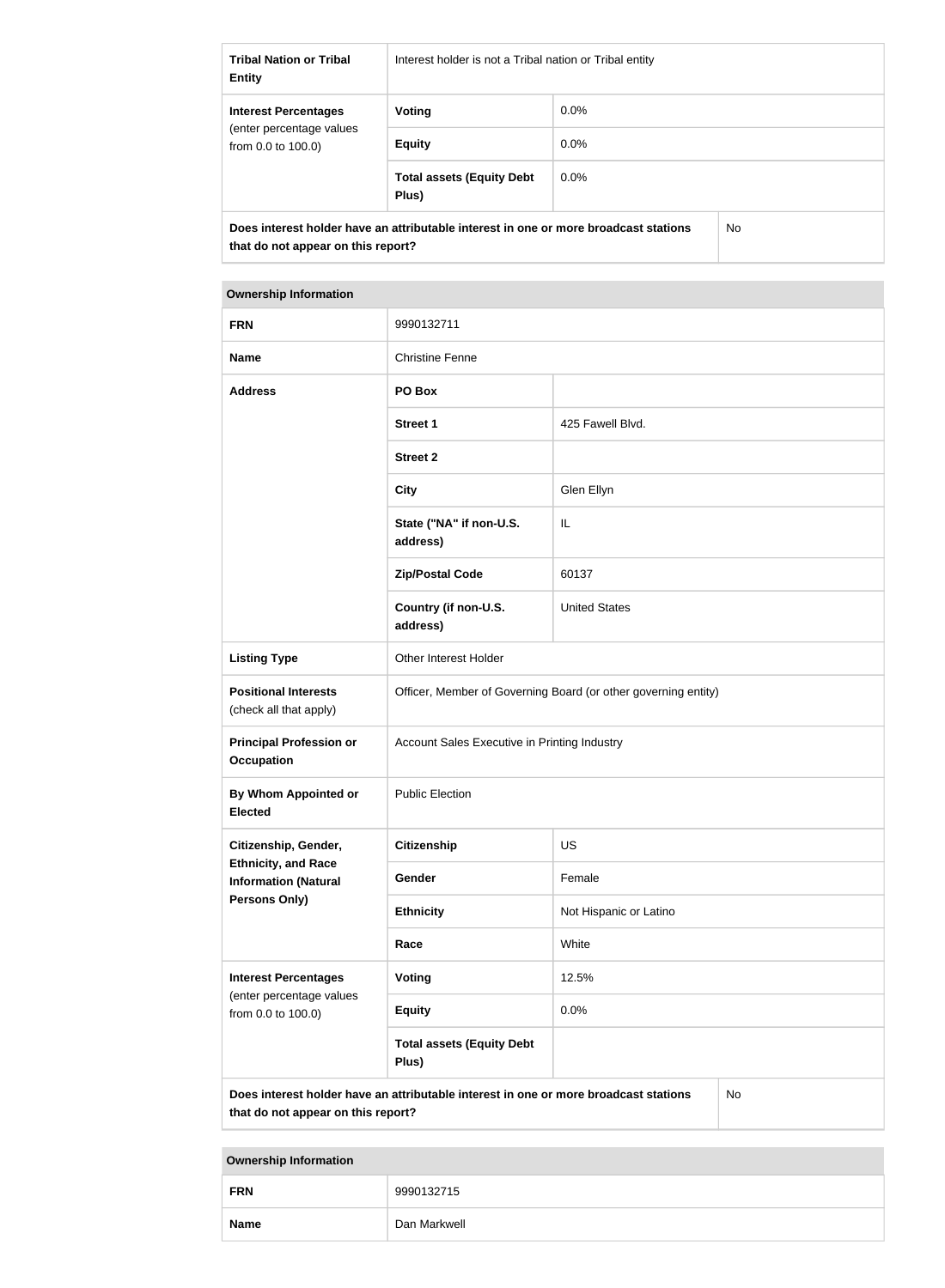| <b>Address</b>                                                                             | PO Box                                                |                        |  |  |
|--------------------------------------------------------------------------------------------|-------------------------------------------------------|------------------------|--|--|
|                                                                                            | <b>Street 1</b>                                       | 425 Fawell Blvd.       |  |  |
|                                                                                            | <b>Street 2</b>                                       |                        |  |  |
|                                                                                            | <b>City</b>                                           | Glen Ellyn             |  |  |
|                                                                                            | State ("NA" if non-U.S.<br>address)                   | IL                     |  |  |
|                                                                                            | <b>Zip/Postal Code</b>                                | 60137                  |  |  |
|                                                                                            | Country (if non-U.S.<br>address)                      | <b>United States</b>   |  |  |
| <b>Listing Type</b>                                                                        | Other Interest Holder                                 |                        |  |  |
| <b>Positional Interests</b><br>(check all that apply)                                      | Member of Governing Board (or other governing entity) |                        |  |  |
| <b>Principal Profession or</b><br><b>Occupation</b>                                        | <b>Bartender and Student</b>                          |                        |  |  |
| <b>By Whom Appointed or</b><br><b>Elected</b>                                              | <b>Public Election</b>                                |                        |  |  |
| Citizenship, Gender,                                                                       | <b>Citizenship</b>                                    | US                     |  |  |
| <b>Ethnicity, and Race</b><br><b>Information (Natural</b>                                  | Gender                                                | Male                   |  |  |
| Persons Only)                                                                              | <b>Ethnicity</b>                                      | Not Hispanic or Latino |  |  |
|                                                                                            | Race                                                  | White                  |  |  |
| <b>Interest Percentages</b><br>(enter percentage values                                    | <b>Voting</b>                                         | 12.5%                  |  |  |
| from 0.0 to 100.0)                                                                         | <b>Equity</b>                                         | 0.0%                   |  |  |
|                                                                                            | <b>Total assets (Equity Debt</b><br>Plus)             |                        |  |  |
| Does interest holder have an attributable interest in one or more broadcast stations<br>No |                                                       |                        |  |  |

| <b>Ownership Information</b> |                                     |                      |  |  |
|------------------------------|-------------------------------------|----------------------|--|--|
| <b>FRN</b>                   | 0029173002                          |                      |  |  |
| <b>Name</b>                  | Maureen Dunne                       |                      |  |  |
| <b>Address</b>               | PO Box                              |                      |  |  |
|                              | <b>Street 1</b>                     | 425 Fawell Blvd.     |  |  |
|                              | <b>Street 2</b>                     |                      |  |  |
|                              | <b>City</b>                         | Glen Ellyn           |  |  |
|                              | State ("NA" if non-U.S.<br>address) | IL                   |  |  |
|                              | <b>Zip/Postal Code</b>              | 60137                |  |  |
|                              | Country (if non-U.S.<br>address)    | <b>United States</b> |  |  |
| <b>Listing Type</b>          | Other Interest Holder               |                      |  |  |

**that do not appear on this report?**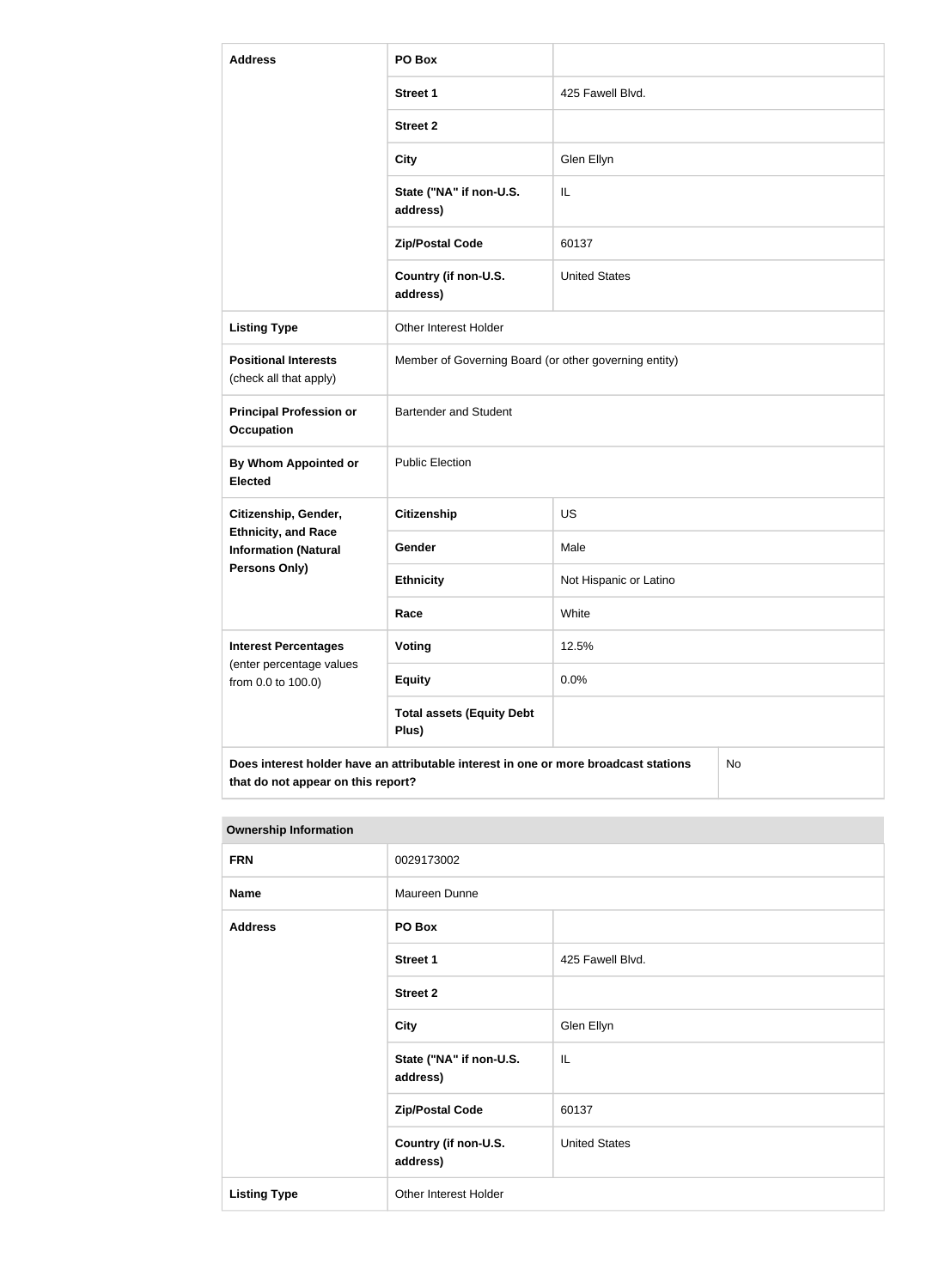| <b>Positional Interests</b><br>(check all that apply)                                                | Officer, Member of Governing Board (or other governing entity) |                        |  |  |
|------------------------------------------------------------------------------------------------------|----------------------------------------------------------------|------------------------|--|--|
| <b>Principal Profession or</b><br><b>Occupation</b>                                                  | <b>Educational Technology Entrepreneur</b>                     |                        |  |  |
| By Whom Appointed or<br><b>Elected</b>                                                               | <b>Public Election</b>                                         |                        |  |  |
| Citizenship, Gender,                                                                                 | <b>Citizenship</b>                                             | <b>US</b>              |  |  |
| <b>Ethnicity, and Race</b><br><b>Information (Natural</b>                                            | Gender                                                         | Female                 |  |  |
| Persons Only)                                                                                        | <b>Ethnicity</b>                                               | Not Hispanic or Latino |  |  |
|                                                                                                      | Race                                                           | White                  |  |  |
| <b>Interest Percentages</b>                                                                          | <b>Voting</b>                                                  | 12.5%                  |  |  |
| (enter percentage values<br>from 0.0 to 100.0)                                                       | <b>Equity</b>                                                  | 0.0%                   |  |  |
|                                                                                                      | <b>Total assets (Equity Debt</b><br>Plus)                      |                        |  |  |
| Does interest holder have an attributable interest in one or more broadcast stations<br>$N_{\Omega}$ |                                                                |                        |  |  |

**Does interest holder have an attributable interest in one or more broadcast stations that do not appear on this report?**

No

## **Ownership Information**

| <b>FRN</b>                                                | 0029169877                                            |                        |  |
|-----------------------------------------------------------|-------------------------------------------------------|------------------------|--|
| <b>Name</b>                                               | Annette K. Corrigan                                   |                        |  |
| <b>Address</b>                                            | PO Box                                                |                        |  |
|                                                           | <b>Street 1</b>                                       | 425 Fawell Blvd.       |  |
|                                                           | <b>Street 2</b>                                       |                        |  |
|                                                           | <b>City</b>                                           | Glen Ellyn             |  |
|                                                           | State ("NA" if non-U.S.<br>address)                   | IL                     |  |
|                                                           | <b>Zip/Postal Code</b>                                | 60137                  |  |
|                                                           | Country (if non-U.S.<br>address)                      | <b>United States</b>   |  |
| <b>Listing Type</b>                                       | Other Interest Holder                                 |                        |  |
| <b>Positional Interests</b><br>(check all that apply)     | Member of Governing Board (or other governing entity) |                        |  |
| <b>Principal Profession or</b><br><b>Occupation</b>       | Attorney                                              |                        |  |
| <b>By Whom Appointed or</b><br><b>Elected</b>             | <b>Public Election</b>                                |                        |  |
| Citizenship, Gender,                                      | <b>Citizenship</b>                                    | US                     |  |
| <b>Ethnicity, and Race</b><br><b>Information (Natural</b> | Gender                                                | Female                 |  |
| <b>Persons Only)</b>                                      | <b>Ethnicity</b>                                      | Not Hispanic or Latino |  |
|                                                           | Race                                                  | White                  |  |
| <b>Interest Percentages</b><br>(enter percentage values   | <b>Voting</b>                                         | 12.5%                  |  |
|                                                           |                                                       |                        |  |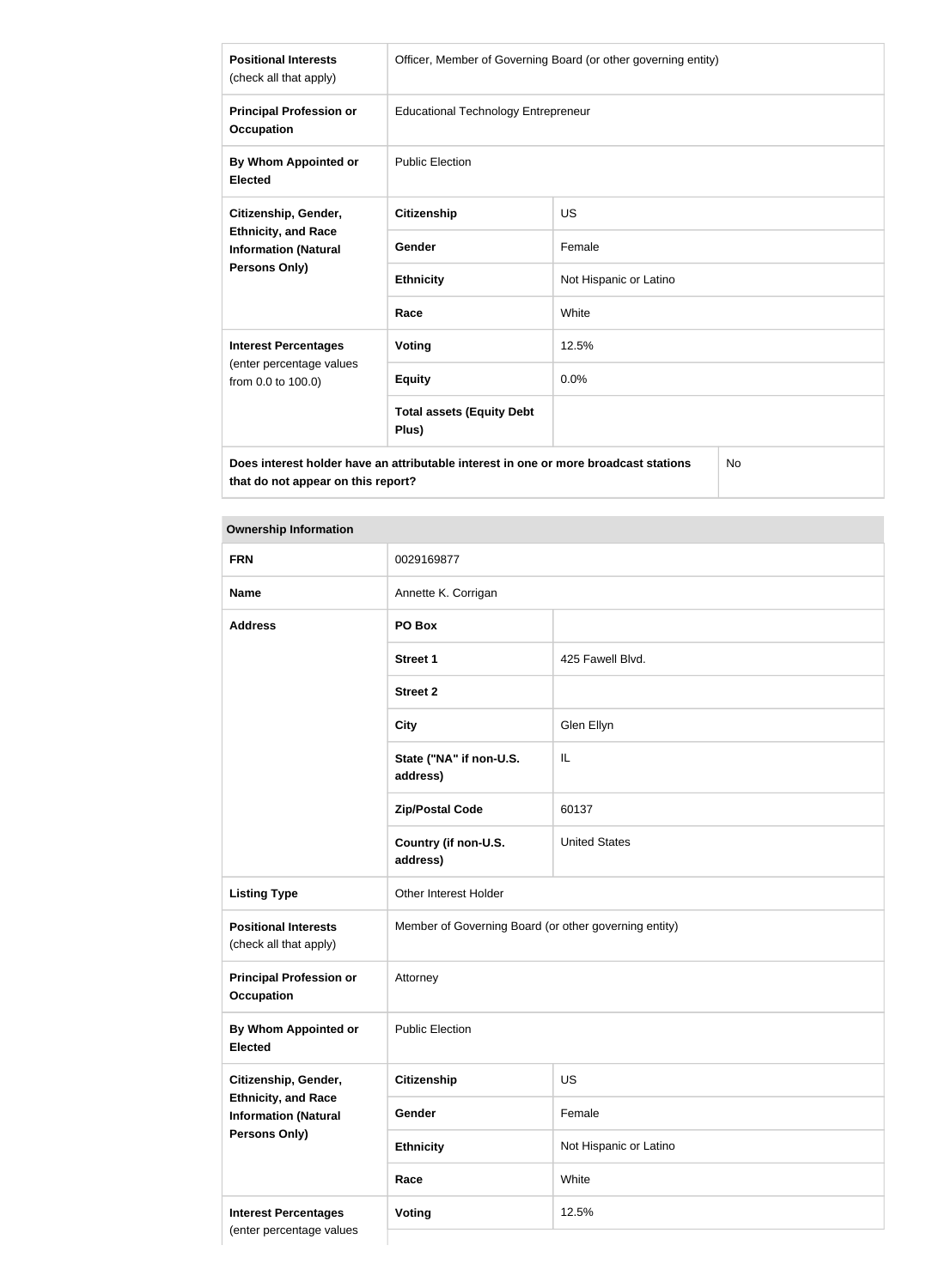| from 0.0 to 100.0) | <b>Equity</b>                                                                        | $0.0\%$ |     |
|--------------------|--------------------------------------------------------------------------------------|---------|-----|
|                    | <b>Total assets (Equity Debt</b><br>Plus)                                            |         |     |
|                    | Does interest holder have an attributable interest in one or more broadcast stations |         | No. |

**that do not appear on this report?**

| <b>Ownership Information</b>                                                                                                     |                                                                |                        |  |  |
|----------------------------------------------------------------------------------------------------------------------------------|----------------------------------------------------------------|------------------------|--|--|
| <b>FRN</b>                                                                                                                       | 0029164662                                                     |                        |  |  |
| <b>Name</b>                                                                                                                      | Heidi Holan                                                    |                        |  |  |
| <b>Address</b>                                                                                                                   | PO Box                                                         |                        |  |  |
|                                                                                                                                  | <b>Street 1</b>                                                | 425 Fawell Blvd.       |  |  |
|                                                                                                                                  | <b>Street 2</b>                                                |                        |  |  |
|                                                                                                                                  | <b>City</b>                                                    | Glen Ellyn             |  |  |
|                                                                                                                                  | State ("NA" if non-U.S.<br>address)                            | IL                     |  |  |
|                                                                                                                                  | <b>Zip/Postal Code</b>                                         | 60137                  |  |  |
|                                                                                                                                  | Country (if non-U.S.<br>address)                               | <b>United States</b>   |  |  |
| <b>Listing Type</b>                                                                                                              | Other Interest Holder                                          |                        |  |  |
| <b>Positional Interests</b><br>(check all that apply)                                                                            | Officer, Member of Governing Board (or other governing entity) |                        |  |  |
| <b>Principal Profession or</b><br><b>Occupation</b>                                                                              | Education                                                      |                        |  |  |
| By Whom Appointed or<br><b>Elected</b>                                                                                           | <b>Public Election</b>                                         |                        |  |  |
| <b>US</b><br>Citizenship, Gender,<br>Citizenship                                                                                 |                                                                |                        |  |  |
| <b>Ethnicity, and Race</b><br><b>Information (Natural</b>                                                                        | Gender                                                         | Female                 |  |  |
| <b>Persons Only)</b>                                                                                                             | <b>Ethnicity</b>                                               | Not Hispanic or Latino |  |  |
|                                                                                                                                  | White<br>Race                                                  |                        |  |  |
| <b>Interest Percentages</b>                                                                                                      | <b>Voting</b>                                                  | 12.5%                  |  |  |
| (enter percentage values<br>from 0.0 to 100.0)                                                                                   | <b>Equity</b>                                                  | 0.0%                   |  |  |
|                                                                                                                                  | <b>Total assets (Equity Debt</b><br>Plus)                      |                        |  |  |
| Does interest holder have an attributable interest in one or more broadcast stations<br>No<br>that do not appear on this report? |                                                                |                        |  |  |

| <b>Ownership Information</b> |                 |                  |  |
|------------------------------|-----------------|------------------|--|
| <b>FRN</b>                   | 9990146100      |                  |  |
| <b>Name</b>                  | Florence Appel  |                  |  |
| <b>Address</b>               | PO Box          |                  |  |
|                              | <b>Street 1</b> | 425 Fawell Blvd. |  |
|                              |                 |                  |  |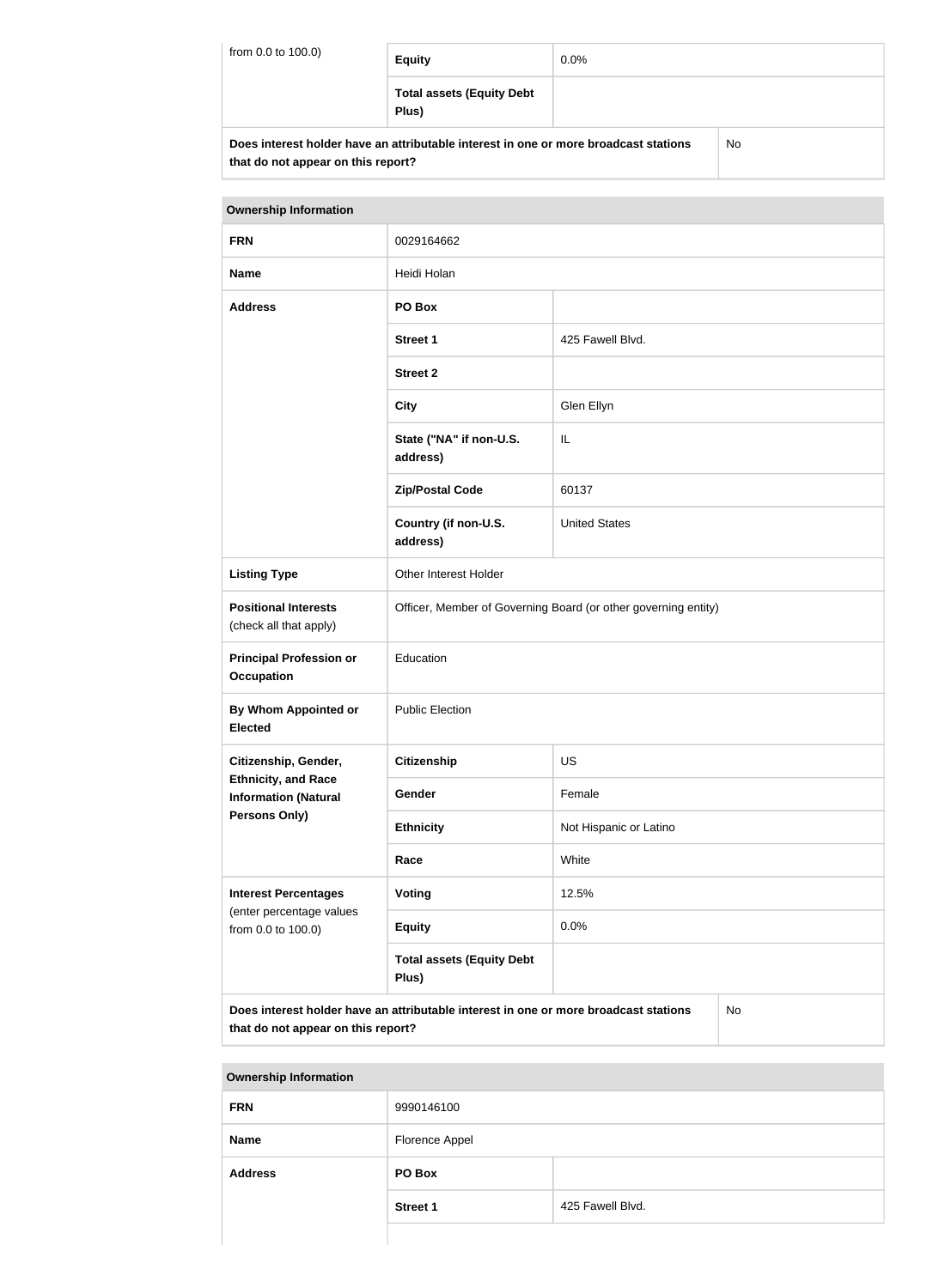|                                                                                                                                  | <b>Street 2</b>                                       |                        |  |
|----------------------------------------------------------------------------------------------------------------------------------|-------------------------------------------------------|------------------------|--|
|                                                                                                                                  | <b>City</b>                                           | Glen Ellyn             |  |
|                                                                                                                                  | State ("NA" if non-U.S.<br>address)                   | IL                     |  |
|                                                                                                                                  | <b>Zip/Postal Code</b>                                | 60137                  |  |
|                                                                                                                                  | Country (if non-U.S.<br>address)                      | <b>United States</b>   |  |
| <b>Listing Type</b>                                                                                                              | Other Interest Holder                                 |                        |  |
| <b>Positional Interests</b><br>(check all that apply)                                                                            | Member of Governing Board (or other governing entity) |                        |  |
| <b>Principal Profession or</b><br><b>Occupation</b>                                                                              | <b>Retired College Educator</b>                       |                        |  |
| <b>By Whom Appointed or</b><br><b>Elected</b>                                                                                    | <b>Public Election</b>                                |                        |  |
| Citizenship, Gender,                                                                                                             | <b>Citizenship</b>                                    | <b>US</b>              |  |
| <b>Ethnicity, and Race</b><br><b>Information (Natural</b>                                                                        | Gender                                                | Female                 |  |
| <b>Persons Only)</b>                                                                                                             | <b>Ethnicity</b>                                      | Not Hispanic or Latino |  |
|                                                                                                                                  | Race                                                  | White                  |  |
| <b>Interest Percentages</b>                                                                                                      | Voting                                                | 12.5%                  |  |
| (enter percentage values<br>from 0.0 to 100.0)                                                                                   | <b>Equity</b>                                         | 0.0%                   |  |
|                                                                                                                                  | <b>Total assets (Equity Debt</b><br>Plus)             |                        |  |
| Does interest holder have an attributable interest in one or more broadcast stations<br>No<br>that do not appear on this report? |                                                       |                        |  |

## **Ownership Information**

| <b>FRN</b>                                            | 9990146101                                            |                      |
|-------------------------------------------------------|-------------------------------------------------------|----------------------|
| <b>Name</b>                                           | <b>Nick Howard</b>                                    |                      |
| <b>Address</b>                                        | PO Box                                                |                      |
|                                                       | <b>Street 1</b>                                       | 425 Fawell Blvd.     |
|                                                       | <b>Street 2</b>                                       |                      |
|                                                       | <b>City</b>                                           | Glen Ellyn           |
|                                                       | State ("NA" if non-U.S.<br>address)                   | IL                   |
|                                                       | <b>Zip/Postal Code</b>                                | 60137                |
|                                                       | Country (if non-U.S.<br>address)                      | <b>United States</b> |
| <b>Listing Type</b>                                   | Other Interest Holder                                 |                      |
| <b>Positional Interests</b><br>(check all that apply) | Member of Governing Board (or other governing entity) |                      |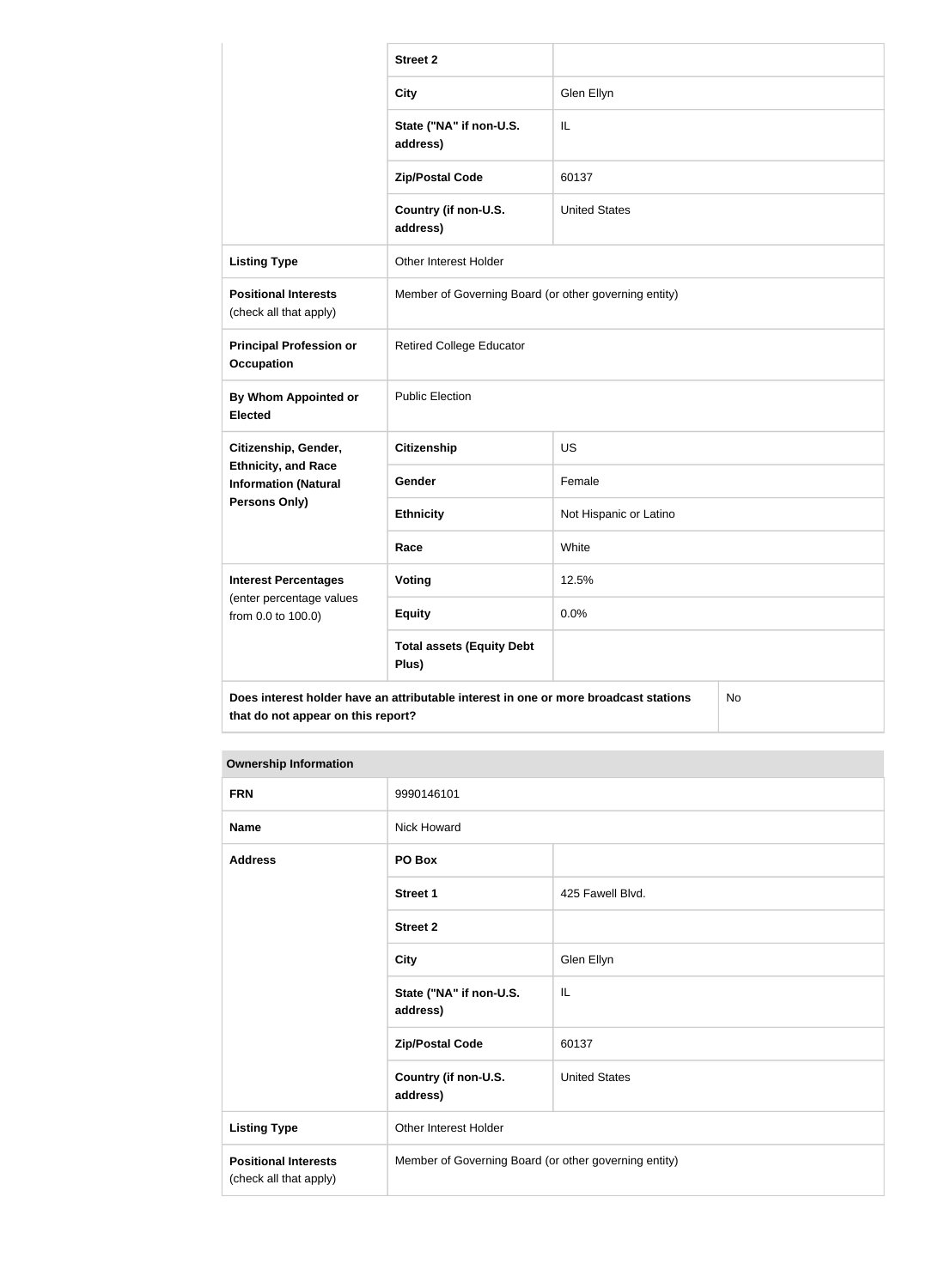| <b>Principal Profession or</b><br><b>Occupation</b>                                                | Technology Company Executive and Owner    |                        |  |
|----------------------------------------------------------------------------------------------------|-------------------------------------------|------------------------|--|
| By Whom Appointed or<br><b>Elected</b>                                                             | <b>Public Election</b>                    |                        |  |
| Citizenship, Gender,<br><b>Ethnicity, and Race</b><br><b>Information (Natural</b><br>Persons Only) | <b>Citizenship</b>                        | <b>US</b>              |  |
|                                                                                                    | Gender                                    | Male                   |  |
|                                                                                                    | <b>Ethnicity</b>                          | Not Hispanic or Latino |  |
|                                                                                                    | Race                                      | White                  |  |
| <b>Interest Percentages</b><br>(enter percentage values<br>from 0.0 to 100.0)                      | <b>Voting</b>                             | 12.5%                  |  |
|                                                                                                    | <b>Equity</b>                             | 0.0%                   |  |
|                                                                                                    | <b>Total assets (Equity Debt</b><br>Plus) |                        |  |
| Does interest holder have an attributable interest in one or more broadcast stations<br><b>No</b>  |                                           |                        |  |

**Ownership Information**

**that do not appear on this report?**

| <b>FRN</b>                                                | 9990146102                                            |                        |  |
|-----------------------------------------------------------|-------------------------------------------------------|------------------------|--|
| <b>Name</b>                                               | Naila Sabahat                                         |                        |  |
| <b>Address</b>                                            | PO Box                                                |                        |  |
|                                                           | <b>Street 1</b>                                       | 425 Fawell Blvd.       |  |
|                                                           | <b>Street 2</b>                                       |                        |  |
|                                                           | <b>City</b>                                           | Glen Ellyn             |  |
|                                                           | State ("NA" if non-U.S.<br>address)                   | IL                     |  |
|                                                           | <b>Zip/Postal Code</b>                                | 60137                  |  |
|                                                           | Country (if non-U.S.<br>address)                      | <b>United States</b>   |  |
| <b>Listing Type</b>                                       | Other Interest Holder                                 |                        |  |
| <b>Positional Interests</b><br>(check all that apply)     | Member of Governing Board (or other governing entity) |                        |  |
| <b>Principal Profession or</b><br><b>Occupation</b>       | Student                                               |                        |  |
| <b>By Whom Appointed or</b><br><b>Elected</b>             | <b>Students</b>                                       |                        |  |
| Citizenship, Gender,                                      | <b>Citizenship</b>                                    | ${\sf IN}$             |  |
| <b>Ethnicity, and Race</b><br><b>Information (Natural</b> | Gender                                                | Female                 |  |
| Persons Only)                                             | <b>Ethnicity</b>                                      | Not Hispanic or Latino |  |
|                                                           | Race                                                  | Asian                  |  |
| <b>Interest Percentages</b><br>(enter percentage values   | Voting<br>12.5%                                       |                        |  |
| from 0.0 to 100.0)                                        | <b>Equity</b>                                         | 0.0%                   |  |
|                                                           |                                                       |                        |  |